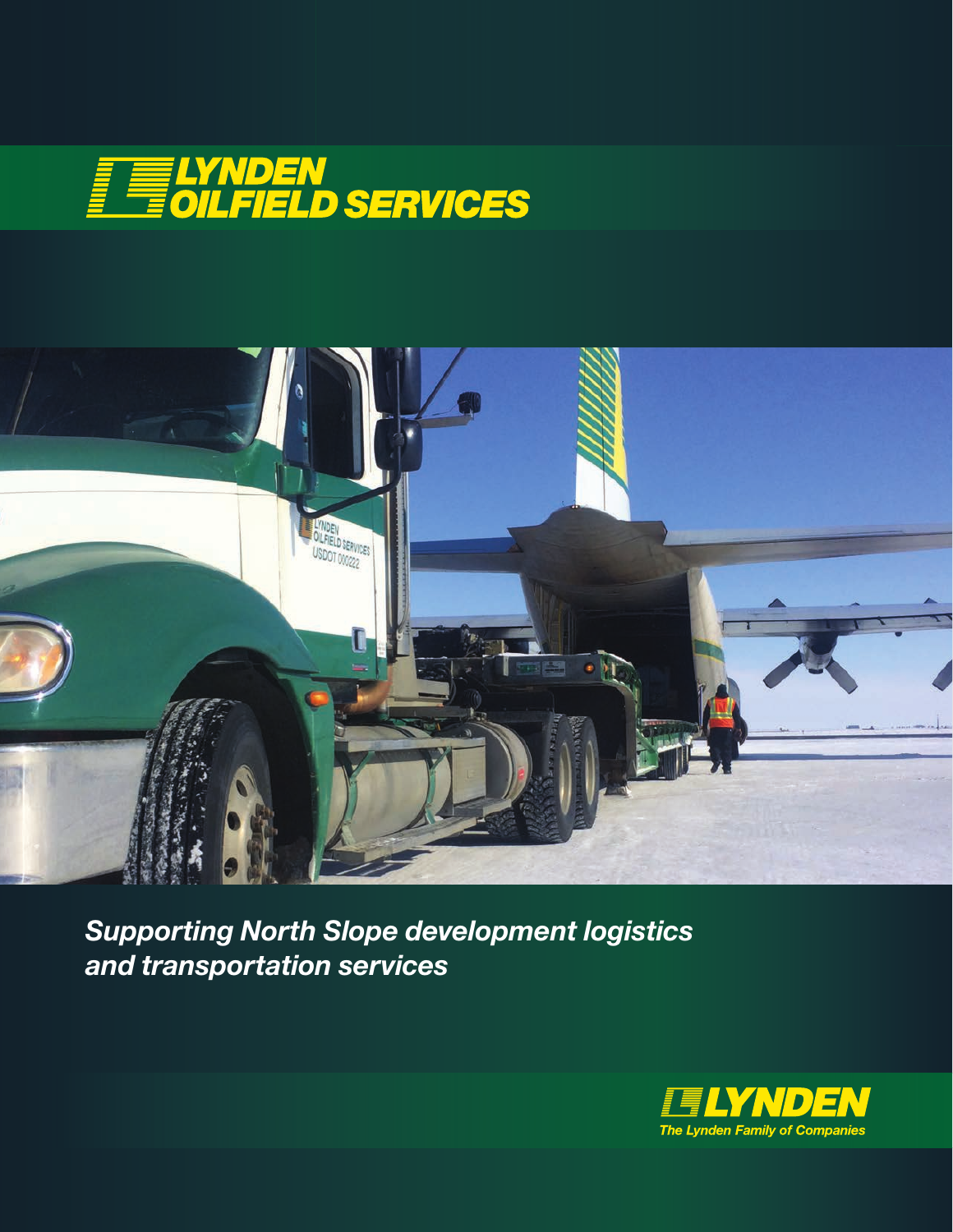

Lynden Oilfield Services provides support for exploration, production, and service companies on the North Slope working to develop Alaska's oil and gas resources.

Transportation and logistics are critical to the activity on the North Slope. Our services include support for drilling contractors, chemical suppliers, camp support, construction, and all phases of resource activity on and off the road system throughout the North Slope and offshore Alaska.





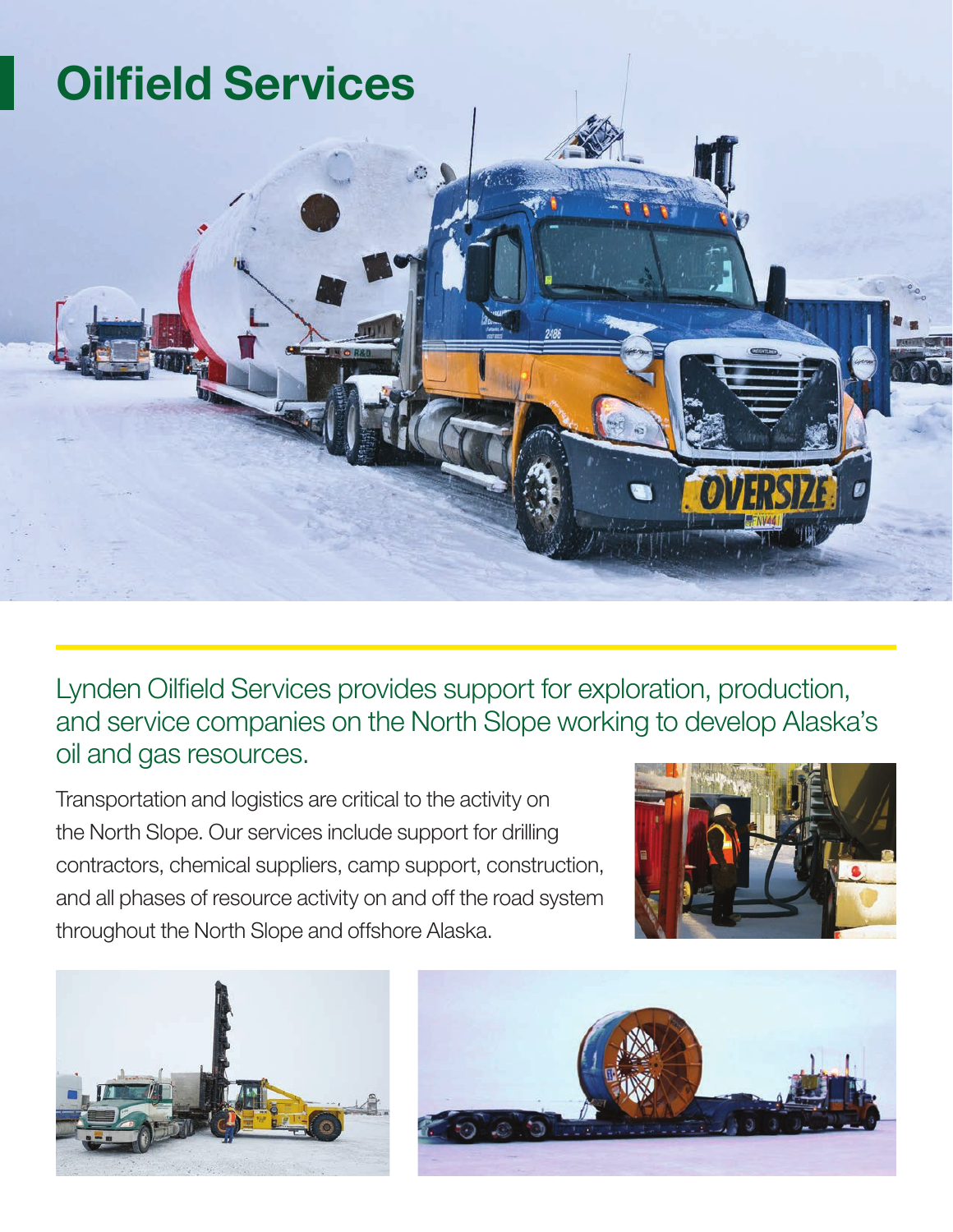# Lynden Oilfield Services provides logistical support to customers by offering services that include:

#### Logistical Support

- Intra-field hauling including same day delivery
- Water, fuel and bulk liquid hauling
- Material distribution
- PistenBully snowcats can pull loads in difficult winter conditions using custom-built sleighs

### Storage Services

- Pipe
- Packaged materials in Lynden containers or on the ground
- Bulk materials in Lynden bulk tanks or on-site storage silos
- Storage at Lynden or customer location using Lynden trailers, containers on wheels or grounded containers

### Logistics and Multi-Modal Services

- Small package and freight operations, including cross docking, pickup and delivery, and on-site customer service
- Freight operations and delivery as required
- Air charter operations with consolidation
- Hovercraft operations
- Local trucking operations

## In-Field Logistical Services

- Established operating base in Deadhorse
- Equipment to support the expanded services
- Knowledgeable staff on site
- Lynden's Last Mile services
- Existing processes and IT infrastructure to leverage operations
- Existing expertise in: Bulk materials, warehousing, heavy haul, pipe handling, multi-modal operations, LTL operations, small package delivery, and pickup service



*Alaska's North Slope continues to grow, focused on the redevelopment of existing fields and expansion into new resource area. Increased volumes and expansion to fields beyond Deadhorse require additional hauling and logistics support. Expansion of the logistics support base in Deadhorse creates efficiency and flexibility while maintaining the vital link for inbound air, trucking and barging services.*